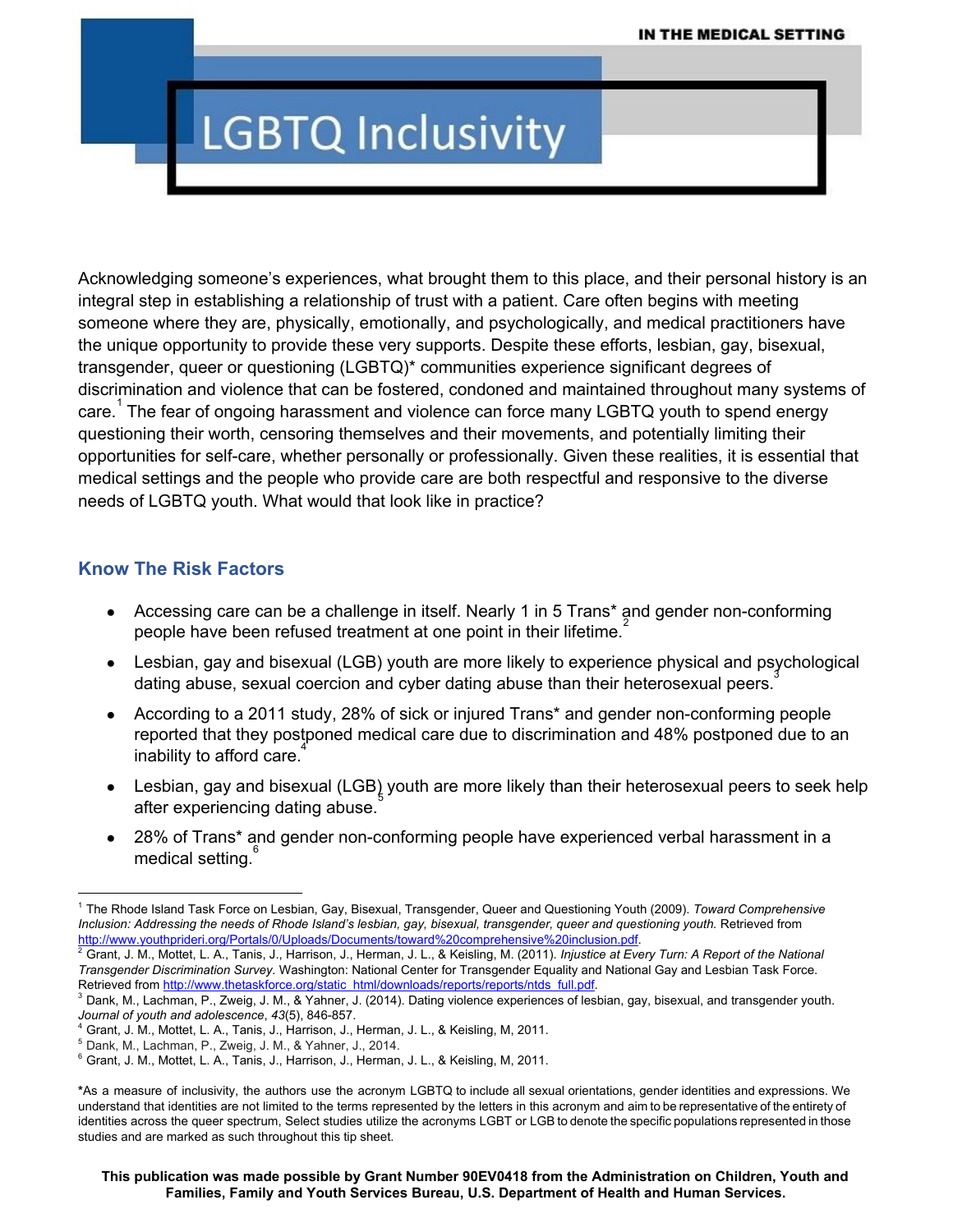### **Create a Culture of Respect**

- Create a culture of respect where everyone is valued, and their identity and self-determination is respected.<sup>7</sup> Not sure what someone's gender pronouns are? Ask. Always use a person's self-identified pronouns (they, ze, she, he, Mx., etc.). This helps to establish rapport from the very beginning - including at the welcome desk.
- Assess the overall environment, approach to marginalized patients, and staff's perceptions. Consider staff's willingness to support all patients regardless of identity, their openness to learning best practices for interaction and care, and commitment to addressing any problems that may occur in the workplace.
- Examine accessibility barriers. One way to reduce barriers is to establish a welcoming and respectful space; this is an important step in making patients feel comfortable. Consider subscribing to national LGBTQ magazines or newsletters, and display posters and brochures in waiting, reception, and treatment areas depicting images that people can relate to, as one step.

### **Value Identit(ies)**

- Develop and operationalize inclusive intake forms as a measure to show that you value all patients equally.  $8$  Break the binary of male and female, and offer additional options for gender identity (transgender, gender queer, etc.). Make sure to leave a blank space for those who wish to self-identify, but avoid labeling that option as "other."
- Expand intake forms and paperwork to include options beyond heterosexual and bisexual as the only sexual orientation choices. Consider bisexual, asexual or pansexual, etc., and leave space for self-identification. Unless medically necessary for the care a patient is requesting, avoid questions about a patient's preferred sexual partners.<sup>9</sup>
- Review intake forms. Many intake forms are exclusionary without realizing it. Be sure to add options like "partnered" or "in a civil union" to the relationship sections that typically only offer "married," "single," "divorced," and "widowed." Limited options can result in feelings of isolation or invisibility.
- **•** Enhance knowledge of terminology,<sup>10</sup> for example, FTM (female-to-male), MTF (male-to-female), passing, binding and gaffing, are just some of the many terms that patients may use.<sup>11</sup>

<sup>11</sup> Munson, M. (2015). Proceedings from NSAC '15: Transgender Bodies/Psyches: Medically Navigating (and Advocating for) Trans Survivors. Los Angeles, CA.



National LGBTQ DV Capacity **Building Learning Center** 

breakthecycle.org nwnetwork.org ncavp.org



<sup>7</sup> *The Safe Space Kit: Guide to Being an Ally to LGBT Students*. (2013). New York, New York: Gay, Lesbian and Straight Education Network. Retrieved from http://www.glsen.org/safespace

<sup>&</sup>lt;sup>8</sup> Best Practices: Creating an LGBT-inclusive School Climate. (n.d.). Retrieved September 17, 2015, from

http://www.tolerance.org/lgbt-best-practices.

<sup>9</sup> FORGE. (2009). *Quick Tips: Trans Inclusion. A Guide for Service Providers.* FORGE: Milwaukee, WI.

*<sup>10</sup> The Safe Space Kit: Guide to Being an Ally to LGBT Students,* 2013.